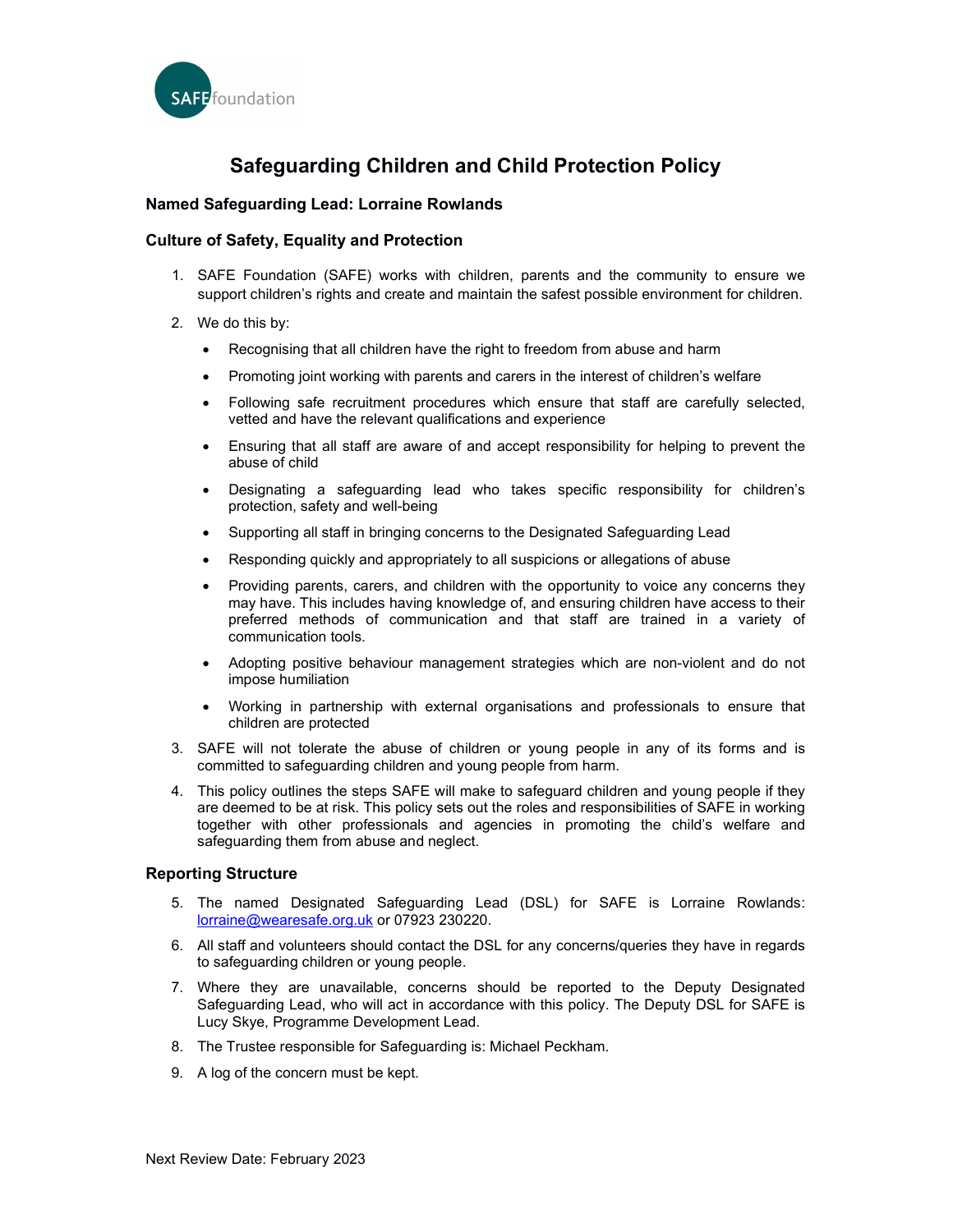

# Designated Safeguarding Lead (DSL)

- 10. It is the role of the Designated Safeguarding Lead (DSL) to act as a source of support and guidance on all matters of child protection and safeguarding within the setting. It is not the role of the Designated Safeguarding Lead to decide whether a child has been abused or not. This is the task of the Devon Multi-Agency Safeguarding Hub (MASH) who have the legal responsibility. But it is the responsibility of the Designated Safeguarding Lead to ensure that concerns are shared and appropriate action taken.
- 11. The DSL will be responsible to make decisions about notifying the MASH if required and consider alternative actions, where necessary. The DSL will also ensure:
	- a. SAFE safeguarding children and young people policies and procedures are in place and up to date
	- b. A safe environment is promoted for staff and volunteers and adults and children accessing the service
	- c. They are up to date with safeguarding children and young people training.
- 12. The designated member of staff is responsible for:
	- a. Liaising with the Devon MASH
	- b. Ensuring that all staff receive appropriate child protection training so that they are up todate with current legislation, policy and practice and are able to respond sensitively and appropriately to any child protection concerns
	- c. Ensuring that all staff new to the setting receive induction training to enable them to understand and adhere to the setting's policies, including reporting and whistle-blowing procedures
	- d. Ensuring that child protection referrals are made using the format agreed by the Devon MASH or the format required by other counties if the child is not a Devon resident
	- e. Ensuring SAFE child protection and safeguarding policies and procedures are maintained, up-to-date and are disseminated and adhered to by all staff
	- f. Agreeing a mechanism with the leadership team to ensure the procedures are adhered to (e.g. file audits, training audits, annual safeguarding reports etc.).

### Procedures to follow if you suspect that a child is at risk of harm

- 13. SAFE has a statutory duty to notify agencies if we have a concern about children's safety and welfare (Working Together to Safeguard Children, 2018).
- 14. SAFE will:
	- a. Where there is a concern about a child's welfare or wellbeing or a concern that a child is in need of protection, this should be securely recorded and passed on to the Designated Safeguarding Lead for action (or if unavailable then seek advice from the Devon MASH)
	- b. Keep secure running records
	- c. Make all staff and volunteers aware that they must report concerns immediately
	- d. Confidentially and securely store all records of concerns, emails, notes of phone conversations and actions
	- e. Ensure staff know that when they have concerns about a child's welfare they need to focus on the needs of the child – their physical and emotional welfare, be sensitive, and talk it over with a designated member of staff
	- f. Display the flowchart for safeguarding referrals in the office and attach to this policy
	- g. Make this policy accessible to all parent carers on site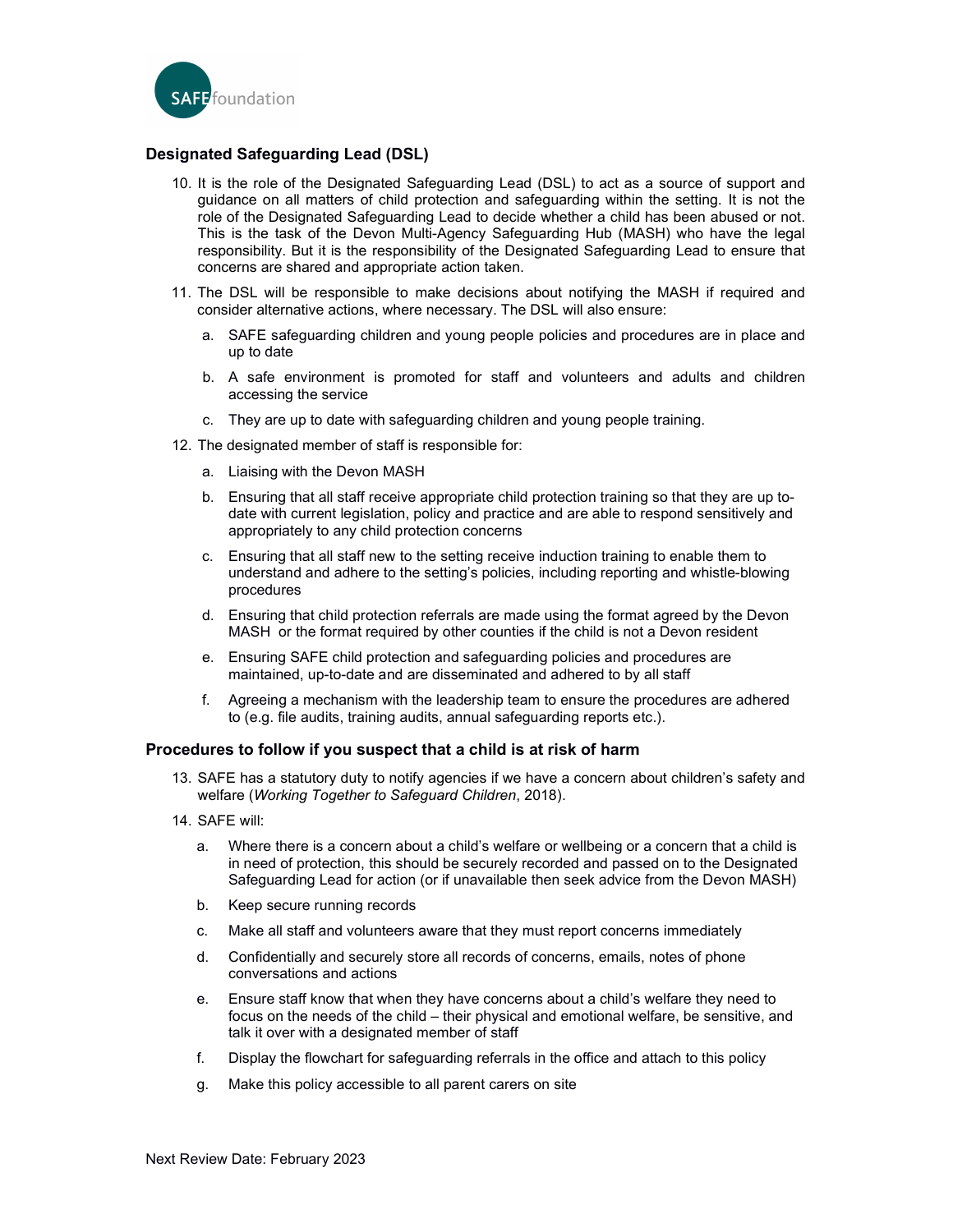

- h. Discuss concerns with parent carers unless this would put the child at further risk of serious harm
- i. Share records of concerns with parent carers unless advised otherwise by the Devon MASH

# Managing a Disclosure

15. Staff should:

- a. Stay calm and listen to the child
- b. Ask questions for clarification only. Avoid asking questions that suggest a particular answer
- c. Consider how to explain to the child about our policies and procedures so that they know what is going to happen
- d. Tell them who you are going to tell so that they can be made safe children may fear that what they have said will be passed on to everyone and they need to know that this will not be the case
- e. Control expressions of panic or shock
- f. Use the child's language or vocabulary
- g. Offer comfort bearing in mind the age and needs of the child
- h. If the child has disclosed sexual abuse, ask them when it happened but nothing more. Whether a child is asked this question will depend upon the child's age and understanding
- i. Tell them that they were right to tell you and it was not their fault and they are not bad
- j. Do not be tempted to give false reassurances to the child but tell them that you will do your best to protect or help them
- k. As soon as possible take care to record in writing what was said using the child's own words. Record the date, time, setting, any names mentioned, to whom the information was given and other people present. Sign and date the record
- l. Record any subsequent events and actions
- m. It is not your responsibility to decide if a child has been abused. Any disclosure must be raised with the Designated Safeguarding Lead.
- 16. Children can only be interviewed once and this interview must be conducted by a trained police officer and social worker under Home Office `Achieving Best Evidence' guidance. If a child has already been interviewed, it means that the police may not be able to pursue the matter.
- 17. A child may recall former abuse once in a safe situation. Although they may be under no current threat to their safety, any disclosure must be raised with the Designated Safeguarding Lead and followed through appropriately.
- 18. You may also have concerns about a child's welfare where there has not been any disclosure or allegation. In the best interests of the child or young person, these concerns should be raised with the Designated Safeguarding Lead and followed through appropriately.

### Recording and Reporting

19. Recording is a tool of professional accountability and is central to safeguarding and protecting children. It is not always possible to know whether a small or vague concern held today may increase as the days or weeks pass and later form the substance of a child protection referral. For this reason, it is vital that concerns are recorded accurately so that they can be monitored and emerging patterns noticed.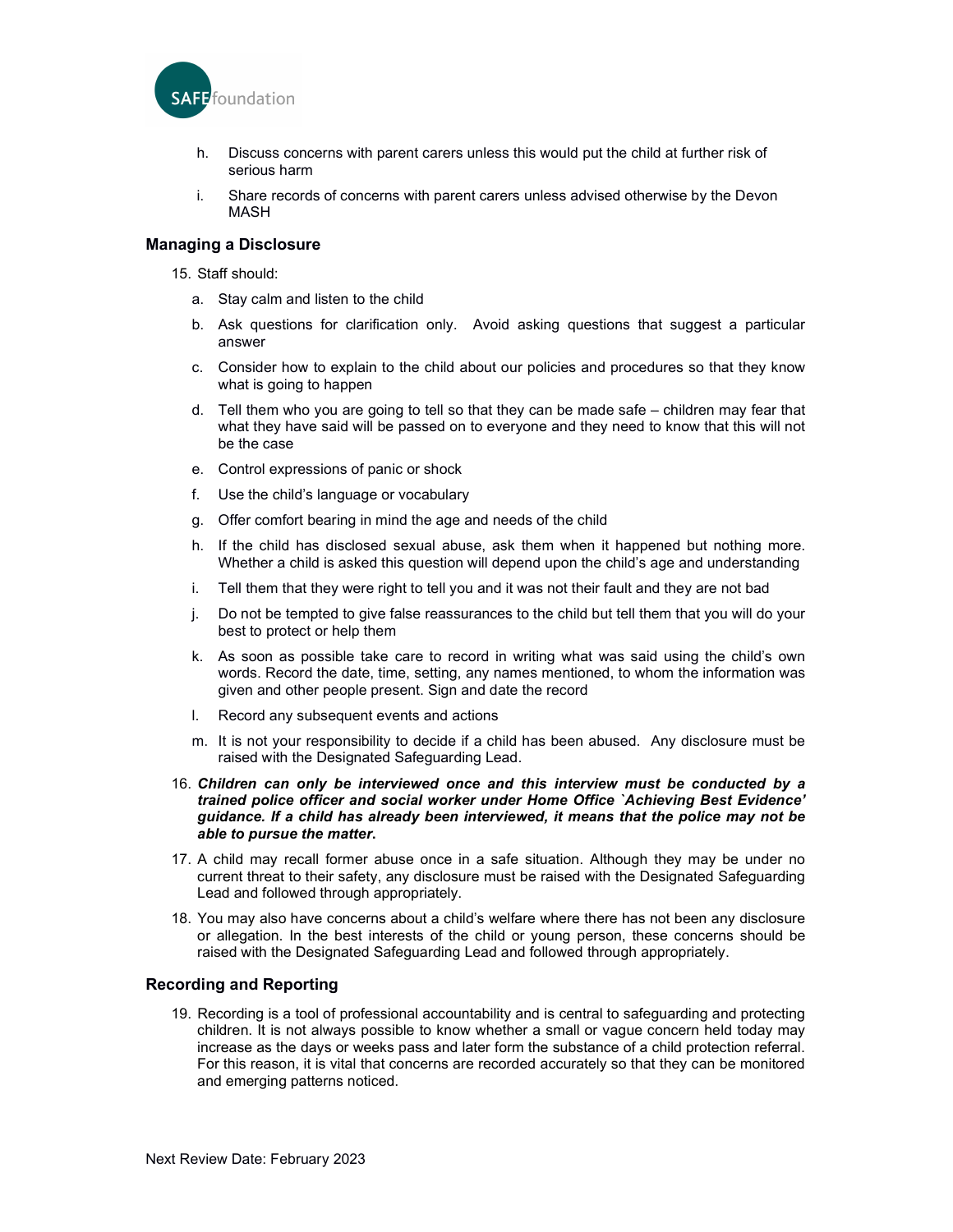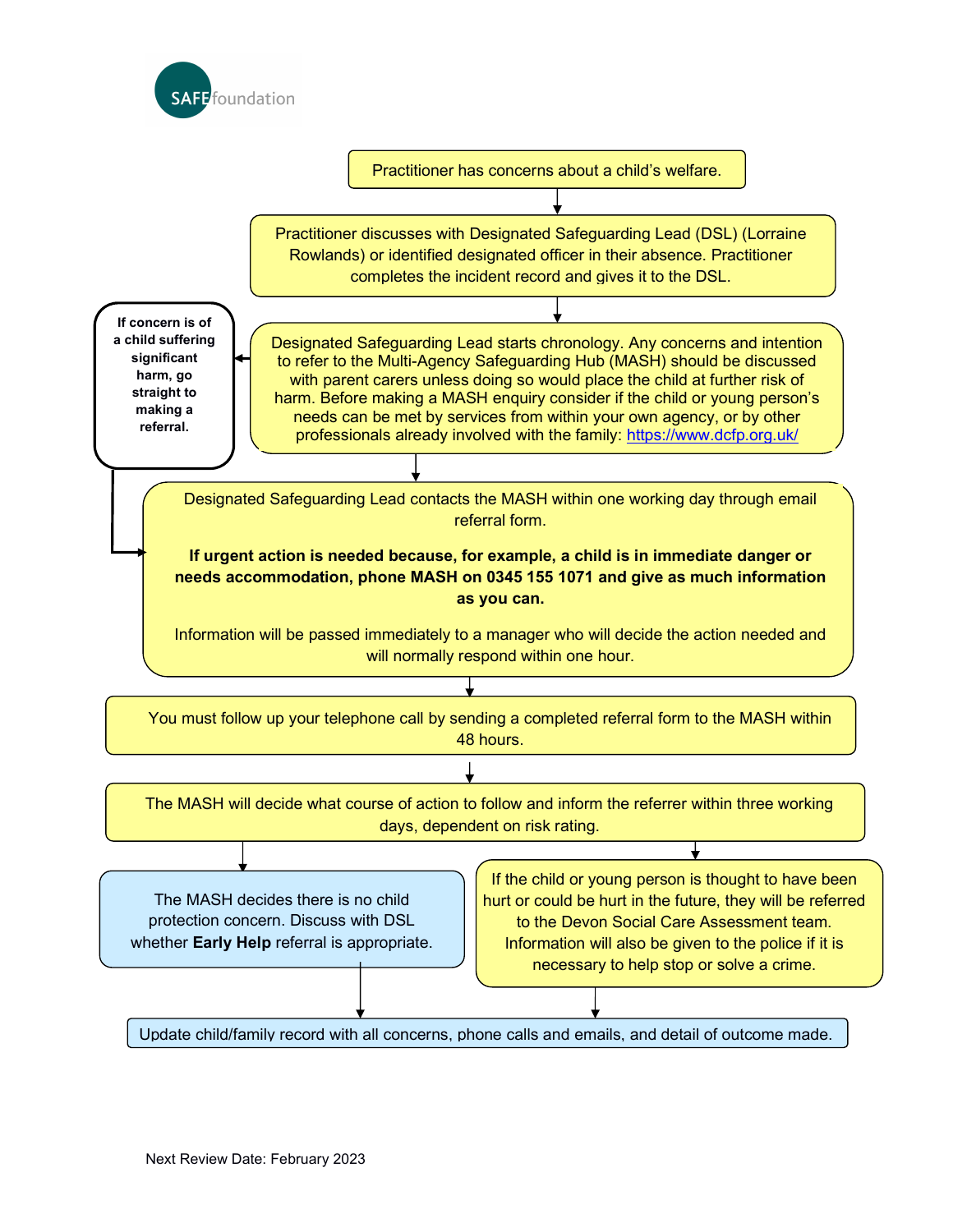

- 20. Where there is or has been children and young people's service involvement, keep them informed of any new concerns. Share and gather information with other agencies as and when appropriate on a need to know basis.
- 21. Enquiries need to be made in writing using the MASH enquiry form. Keep the information on the referral form concise, factual, accurate and in bullet points, noting your observations and the content of the disclosure (if one was made). Keep your concerns and any information relevant to the specific child protection issue.
	- a. Mark the enquiry as urgent if you need an immediate response and ask for feedback on the RAG (red, amber, green) rating
	- b. Email the enquiry form using secure email to: mashsecure@devon.gcsx.gov.uk
	- c. Record all information securely.
	- d. Based on the RAG rating a decision will be made by the practice manager with 4 hours (red), by end of next working day (amber) or within 3 working days (green).
	- e. If there is no response from the MASH within the appropriate time frame based on the RAG rating, contact them to check status of the enquiry. You should hear back with a decision within three working days at least. If the practice manager decides that an initial assessment needs to be done, the allocated social worker should get in touch with the referrer.

# **Training**

22. All members of staff will regularly access appropriate safeguarding training (depending on their responsibility) as set out by Devon Safeguarding Children Board (DSCB) and ensure their knowledge is up to date on safeguarding issues. SAFE will ensure that the training made available will enable staff to identify signs of possible abuse and neglect at the earliest opportunity, and to respond in a timely and appropriate way.

# Safer recruitment

- 23. Safe recruitment and selection practice is vital to safeguarding and protecting children. Please refer to the SAFE Recruitment Policy for more detailed information.
	- a. All staff and volunteers are carefully selected. SAFE's recruitment procedures are in line with the Devon Safeguarding Children Board (DSCB) safer recruiting guidelines
	- b. DBS checks are carried out in accordance with legislation for all staff, student on placements, volunteers and agency supply workers before they are allowed to work with us
	- c. DBS disclosures are recorded in staff files
	- d. All new members of staff, volunteers, students on placement and agency staff complete the induction process and sign to agree they have understood our policies, procedures and basic safeguarding practices.

# Responding to allegations made against a member of staff/volunteer

- 24. Despite all efforts to recruit safely there will be occasions when allegations are made of abuse by staff or volunteers against children. All staff must be vigilant in relation to inappropriate behaviour displayed by members of staff, or any other person working with the children. Examples include:
	- Inappropriate sexual comments
	- Excessive one-to-one attention beyond the requirements of usual roles and responsibilities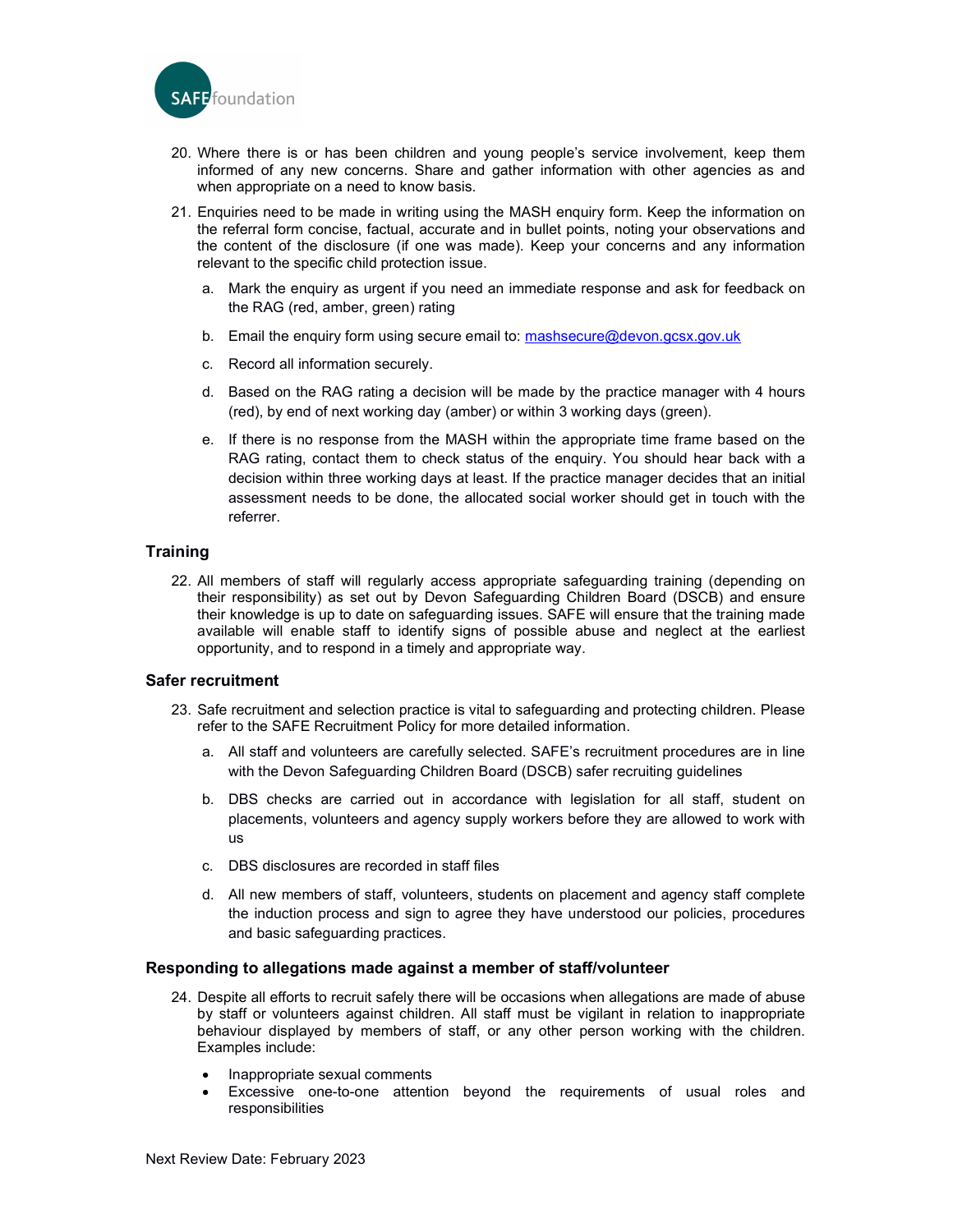

- Inappropriate sharing of images.
- 25. Staff should behave in accordance with the SAFE Code of Conduct.
- 26. All concerns about staff should be reported immediately to the Designated Safeguarding Lead (DSL). It is the responsibility of the DSL to report allegations to, and otherwise liaise with, the local authority designated officer (LADO). The LADO has the responsibility to manage and have oversight of allegations against people who work with children in line with South West Child Protection Procedures: https://www.proceduresonline.com/swcpp/devon/p\_alleg\_against\_staff.html
- 27. All staff have a duty to protect children from abuse and keep children safe. Wanting to support a colleague or finding it difficult to believe what you have seen or heard must come second to that.
	- a. If any worker is concerned that no action is being taken, it is their responsibility to report the matter directly to the LADO
	- b. It is the responsibility of all staff to share concerns about the actions or attitudes of colleagues with the DSL, who will deal with the concerns appropriately
	- c. This often difficult issue should be discussed at staff meetings so that all staff understand what is meant by the term 'whistle-blowing' and their responsibilities with regards to it, and are able to raise concerns with the DSL
	- d. Staff must give management details of any incident, order, determination, conviction or any other possible issue which may impact on their suitability to work with children.
	- e. If any such event should lead to disqualification appropriate action will be taken to ensure the safety and well-being of children in the setting.
	- f. Details will be forwarded to OFSTED who, in certain circumstances, may consider a waiver of the disqualification in line with relevant legislation.

# Children harming other children

- 28. It is part of our duty of care that we make sure children are protected from harm from other children. At SAFE, where we work with children under five and with children who have severe and complex needs, biting, pushing, scratching and hitting may occur at times.
- 29. If you think that a child is targeting another child it is important to raise this with your manager immediately.
- 30. In recording and reporting incidents it is important that the identity of the child that did the hurting is not disclosed. This is part of our duty of confidentiality to all children and families. If a parent carer asks who has hurt their child, show understanding of their upset, anger or pain but explain that we are not able to share this information.

# E-safety and use of digital devices

- 31. Our aim is to:
	- a. Protect children and young people who receive SAFE services and who make use of information technology (such as mobile phones, games consoles and the internet) as part of their involvement with us
	- b. Provide staff and volunteers with the principles that guide our approach to e-safety
	- c. Protect professionals
	- d. Ensure that, as an organisation, we operate in line with our values and within the law in terms of how we use information technology.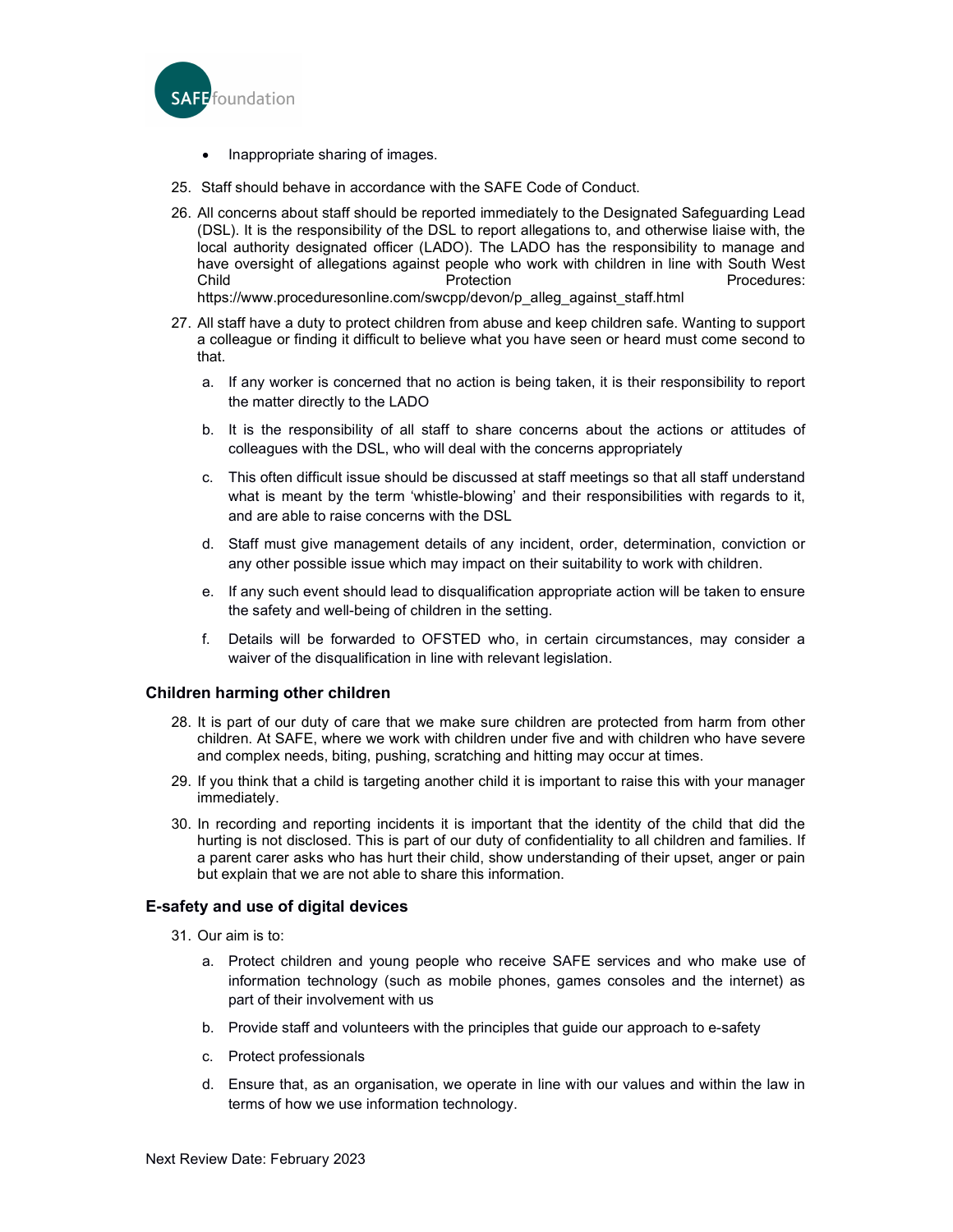

- 32. We recognise that:
	- a. The welfare of the children/young people who come into contact with our services is paramount and governs our approach to the use and management of information communications technologies.
- 33. Mobile phones and digital devices can present a number of problems when not used appropriately:
	- a. Phones and personal devices can allow internet access and bypass the centre security settings and filtering
	- b. Mobile phones with integrated cameras could lead to child protection, bullying and data protection issues with regard to inappropriate capture, use or distribution of images of children or staff.

## Internet

- 34. The internet is not to be made available to children on SAFE premises.
- 35. Parents are requested not to allow their children access to the internet on their personal devices while at SAFE.

### Cameras

- 36. It is not the intention to prevent parent carers from taking pictures, but to ensure that photographic practices are monitored and to reduce the risks of inappropriate photography/filming.
- 37. No one is permitted to photograph or record images in the following areas:
	- Toilet areas
	- Children/young people can only be photographed if permission of parent carers is given
	- Those taking photos, including staff and volunteers must identify themselves
	- Staff should not use personal devices such as mobile phones or cameras to take photos or videos of the children and will only use designated equipment for this purpose
	- Photographers will be required to have formal identification which must be worn at all times
	- Children's/young people's images will not be used for promotional or press releases unless parent carers have consented
	- Unsupervised access to children and young people or one-to-one photo sessions are prohibited
	- Photo sessions outside SAFE premises or SAFE activities, or at a child or young person's home are not allowed
	- Personal details that might make a child or young person vulnerable, for example, address, email address, phone number, should never be revealed.

### Mobile phones

- 38. Parent carers and visitors are requested not to use their mobile phones while on the premises. Staff will remind parent carers of the policy by asking them to leave the family room and take calls outside when necessary.
- 39. Parent carers are requested to avoid giving their children access to their mobile phones for other activities, particularly any that involve access to the internet.
- 40. Staff mobile phones should be kept in bags and used only when staff are on break time in the office or outside the setting.
- 41. Staff are not permitted to use their personal mobile phones for contacting SAFE families outside the setting in a professional capacity.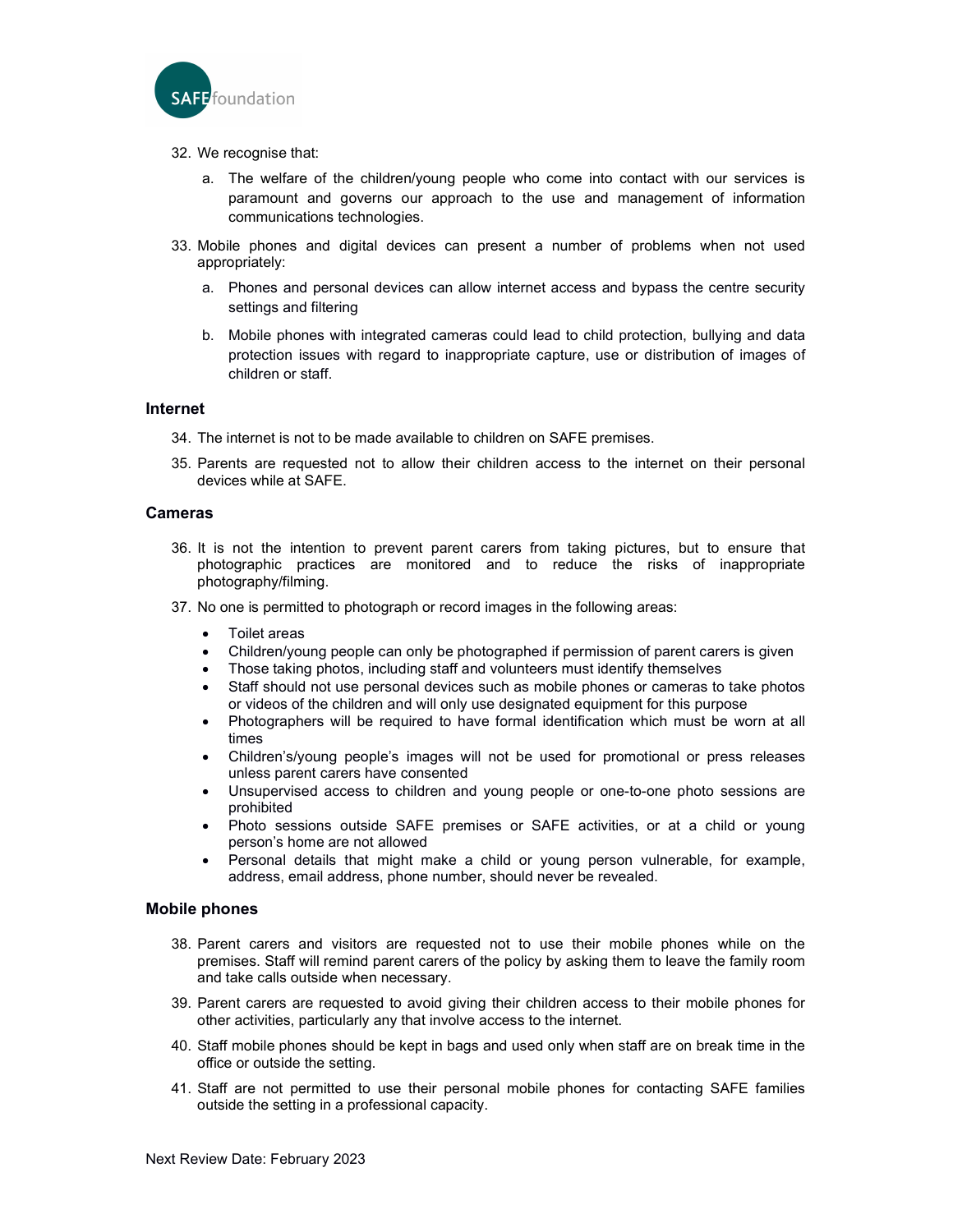

42. The SAFE landline should be used for staff expecting a personal call or as an emergency contact and the SAFE mobile may be used when working off site.

# Understanding and identifying abuse and neglect

43. The four main categories of abuse are physical, emotional abuse, sexual abuse and neglect.

### a. Physical Abuse

Physical abuse may involve hitting, shaking, throwing, poisoning, burning or scalding, drowning, suffocating, or otherwise causing physical harm to a child. Physical harm may also be caused when a parent fabricates the symptoms of, or deliberately induces illness in a child.

#### Some possible signs of physical abuse:

- Unexplained injuries, for example, bruising, bite marks, burns and fractures, particular if recurrent.
- Improbable explanations given for injuries.
- Several explanations provided for an injury.
- Refusal to discuss injuries.
- Untreated injuries.
- Withdrawal from physical contact.
- Admission of punishment which seems excessive or inappropriate
- Shrinking from physical contact or flinching
- Fear of going home or of a parent/carer being contacted
- Fear of undressing or changing or being changed
- Fear of medical help
- Aggression/bullying
- Over-compliant behaviour or a 'watchful attitude'
- Running away
- Significant changes in behaviour with no explanation
- Unexplained patterns of attendance
- Covering up i e. wearing seasonally inappropriate clothing
- Signs of physical discomfort without explanation
- Female genital mutilation- partial or total removal of the external female genitalia or injury to the female genital organs.

#### b. Emotional Abuse

Emotional abuse is the persistent emotional maltreatment of a child such as to cause severe and persistent effects on the child's emotional development, and may involve:

- Conveying to children that they are worthless or unloved, inadequate, or valued only insofar as they meet the needs of another person
- Imposing age or developmentally inappropriate expectations on children. These may include interactions that are beyond the child's developmental capability, as well as overprotection and limitation of exploration and learning, or preventing the child participating in normal social interaction
- Seeing or hearing the ill-treatment of another e.g. where there is domestic abuse
- Serious bullying, causing children frequently to feel frightened or in danger
- Exploiting and corrupting children.

Some level of emotional abuse is involved in all types of maltreatment of a child, though it may occur alone.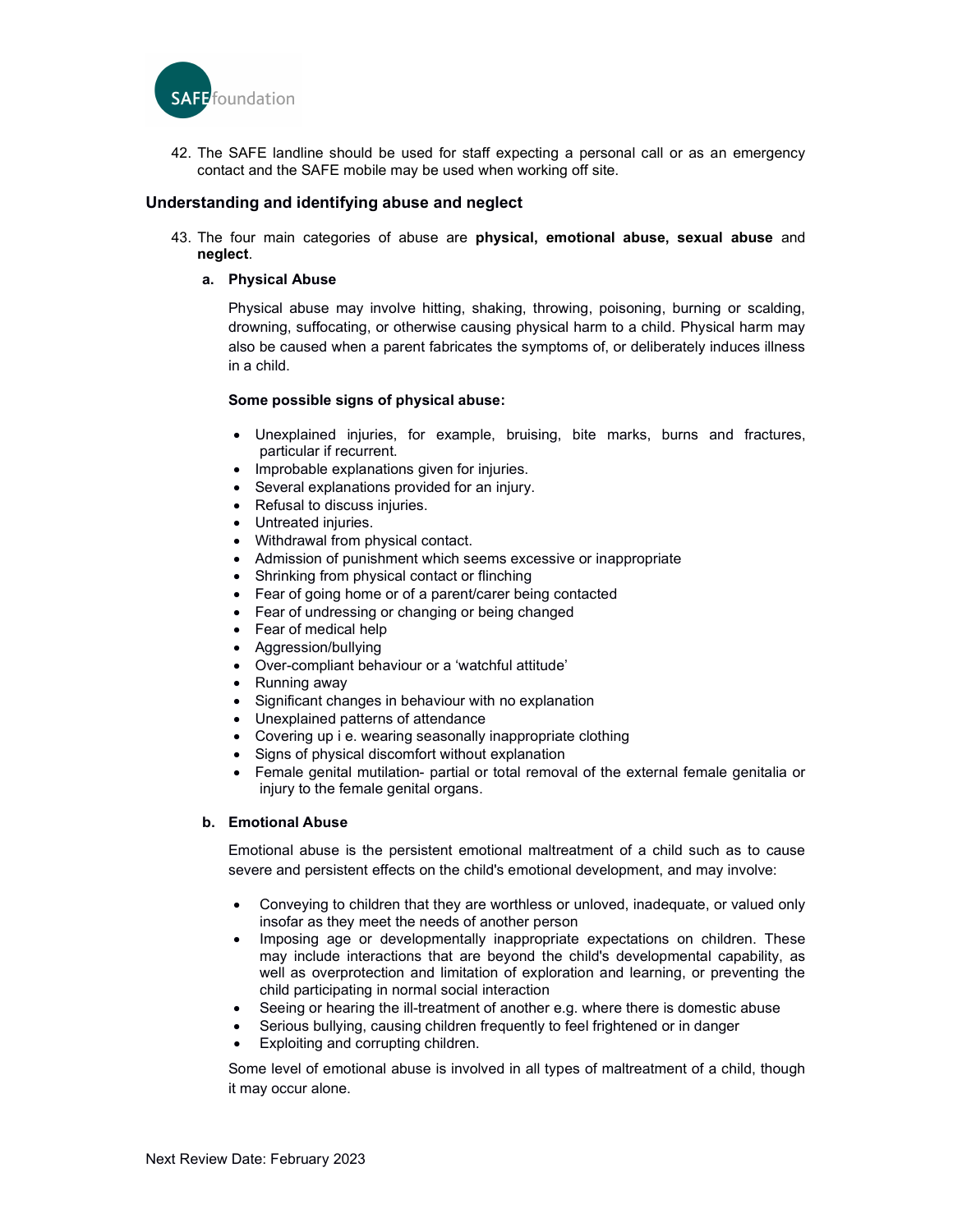

# Some possible signs of emotional abuse:

- Continual self-deprecation, low self esteem
- Fear of new situations, beyond what would be appropriate
- Inappropriate emotional responses to new, difficult or painful situations
- Self-harm (this can present in young children as well as older ones)
- Compulsive stealing, scrounging
- Obsessive behaviours such as rocking or thumb-sucking
- Detachment 'Don't care' attitude
- Social isolation does not join in and does not have friends
- Attention-seeking behaviour beyond what would be age appropriate
- Eating problems including lack of appetite or over-eating
- Depression, withdrawal
- Inability to concentrate
- Obsessive masturbation in public
- Acting out aggression between parents or talking about domestic violence at home
- Attaching inappropriately to strangers or people that they do not know well.

#### c. Sexual Abuse and Exploitation

Sexual abuse involves forcing or enticing a child or young person to take part in sexual activities, not necessarily involving a high level of violence, whether or not the child is aware of what is happening. The activities may involve physical contact, including assault by penetration (e.g. rape or oral sex) or non-penetrative acts such as masturbation, kissing, rubbing and touching outside of clothing.

Sexual abuse includes non-contact activities, such as involving children in looking at, including online and with mobile phones, or in the production of pornographic materials, watching sexual activities or encouraging children to behave in sexually inappropriate ways or grooming a child in preparation for abuse (including via the internet). Sexual abuse is not solely perpetrated by adult males. Women can also commit acts of sexual abuse, as can other children.

In addition; Sexual abuse includes abuse of children through sexual exploitation. Penetrative sex where one of the partners is under the age of 16 is illegal, although prosecution of similar age, consenting partners is not usual. However, where a child is under the age of 13 it is classified as rape under Section 5 Sexual Offences Act 2003.

#### Some possible signs of sexual abuse:

- Continual or excessive masturbation
- Asking if you will keep a secret if they tell you
- Unexplained sources of money, sweets or presents
- Reluctance to get changed for an activity
- Chronic ailments such as stomach ache or headaches
- Involving other children in sexual activity
- Self-harm
- Bruises, bites or marks on the body
- Scratches, abrasions or persistent infections in anal or genital regions
- Age-inappropriate sexual awareness, may be evident in play, drawings, vocabulary, writing or behaviour towards children or adults
- Attempts to teach other children about sexual activity
- Attempting to coerce other children into sexualised games or behaviours
- Refusal to stay with certain people or to go to certain places
- Aggression, anger, anxiety, tearfulness.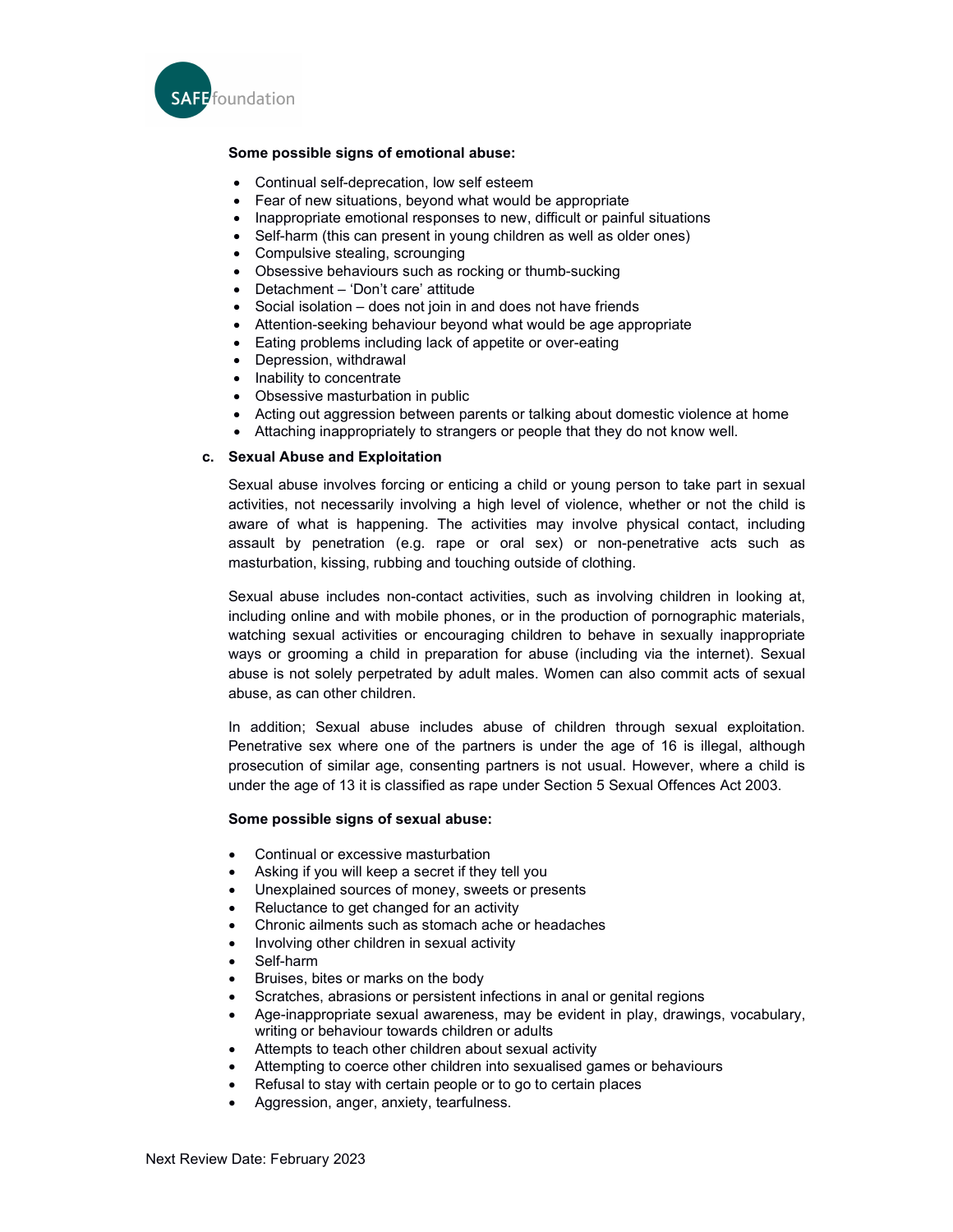

Child sexual exploitation is a form of sexual abuse where children are sexually exploited for money, power or status. It can involve violent, humiliating and degrading sexual assaults. In some cases, young people are persuaded or forced into exchanging sexual activity for money, drugs, gifts, affection or status. Consent cannot be given, even where a child may believe they are voluntarily engaging in sexual activity with the person who is exploiting them. Child sexual exploitation doesn't always involve physical contact and can happen online. A significant number of children who are victims of sexual exploitation go missing from home, care and education at some point.

### Some possible signs of sexual exploitation:

- Children who appear with unexplained gifts or new possessions
- Children who associate with other young people involved in exploitation
- Children who have older boyfriends or girlfriends
- Children who suffer from sexually transmitted infections or become pregnant
- Children who suffer from changes in emotional well-being
- Children who misuse drugs and alcohol
- Children who go missing for periods of time or regularly come home late
- Children who regularly miss school or education or don't take part in education.

### d. Neglect

Neglect is the persistent failure to meet a child's basic physical and/or psychological needs, likely to result in the serious impairment of the child's health or development. Neglect may occur during pregnancy as a result of maternal substance misuse, maternal mental ill health or learning difficulties or a cluster of such issues. Where there is domestic abuse and violence towards a carer, the needs of the child may be neglected. Once a child is born, neglect may involve a parent failing to:

- Provide adequate food, clothing and shelter (including exclusion from home or abandonment)
- Protect a child from physical and emotional harm or danger
- Ensure adequate supervision (including the use of inadequate care-givers)
- Ensure access to appropriate medical care or treatment.

 It may also include neglect of, or unresponsiveness to, a child's basic emotional, social and educational needs

### Some possible signs of neglect:

- Constant or frequent hunger
- Small stature or growth or, in babies or young children, not meeting milestones with no medical explanation
- Poor personal hygiene  $-$  in babies or young children this might present as always having nappy rash or regularly being left in dirty, soiled clothes/underwear
- Frequently being sent to school or nursery when ill
- Inappropriate clothing (too large, too small, clothes for the opposite gender)
- Frequent lateness or non attendance
- Medical needs not met or treatment not sought
- Low self esteem, sense of unworthiness
- Poor social and peer relationships
- Constant tiredness or hunger
- Compulsive stealing or scrounging
- Constant lack of response or interest from parent/carer
- Under-achieving at school or nursery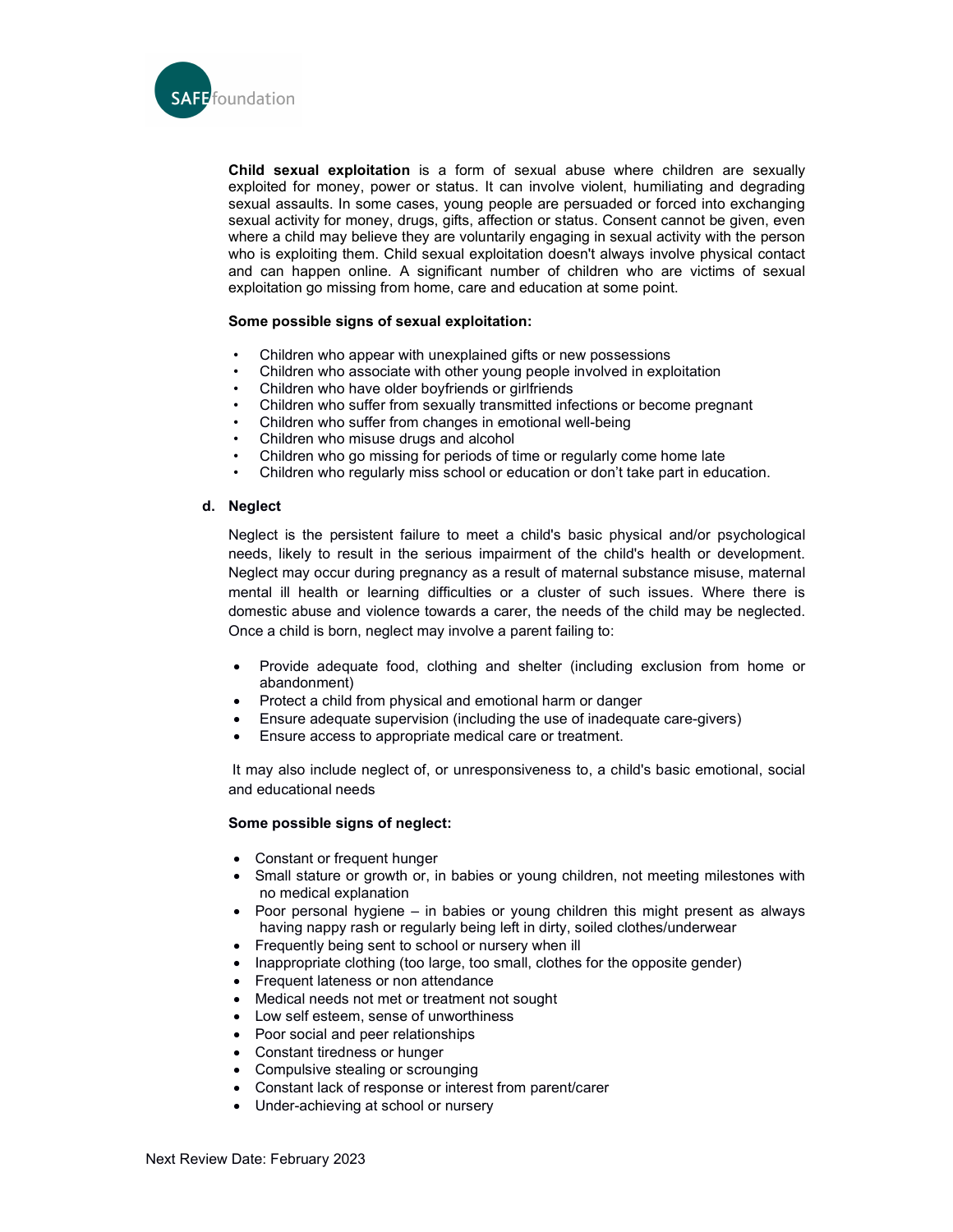

High and unusual levels of anxiety or being preoccupied.

# 44. Bullying

Bullying can also be a type of abuse. Bullying is the abuse and/or intimidation by a person, people or an organisation against another or others. It may be a specific act or it may be institutional. It is an abuse of a perceived power relationship. Children can also bully other children. Bullying may include verbal abuse and intimidation, acts of physical or sexual abuse and coercion, e-bullying, through texting, filming on mobiles and posting on social networks. Whatever its form it is unacceptable. It must be challenged and appropriately addressed.

### Some possible signs of bullying:

- Reluctance to attend activities previously enjoyed
- Tearfulness, depression, erratic emotions, loss of concentration
- Stomach aches, headaches, difficulty in sleeping, bed-wetting, bruising, cuts scratches, damaged clothing, bingeing on food, alcohol or cigarettes
- Shortage of money, frequent loss of possessions
- Asks for money or starts stealing (to pay bully/ies)
- Drop in performance.

## 45. Domestic Violence

The Home Office definition of Domestic violence and abuse was updated in May 2018 as

'Any incident or pattern of incidents of controlling, coercive, threatening behaviour, violence or abuse between those aged 16 or over who are, or have been, intimate partners or family members regardless of gender or sexuality'.

The abuse can encompass, but is not limited to:

- Psychological
- Physical
- Sexual
- Financial
- Emotional.
- 46. Controlling behaviour is a range of acts designed to make a person subordinate and/or dependent by isolating them from sources of support, exploiting their resources and capacities for personal gain, depriving them of the means needed for independence, resistance and escape and regulating their everyday behaviour.
- 47. Coercive behaviour is an act or a pattern of acts of assault, threats, humiliation and intimidation or other abuse that is used to harm, punish, or frighten their victim.

This definition includes so called *honour* based violence, female genital mutilation (FGM) and forced marriage, and is clear that victims are not confined to one gender or ethnic group.

All agencies need to work together to identify and protect these children/young people.

It has been widely understood for some time that coercive control is a core part of domestic violence and it is important to recognise coercive control as a complex pattern of overlapping and repeated abuse perpetrated within a context of power and control.

The main characteristic of domestic violence is that the behaviour is intentional and is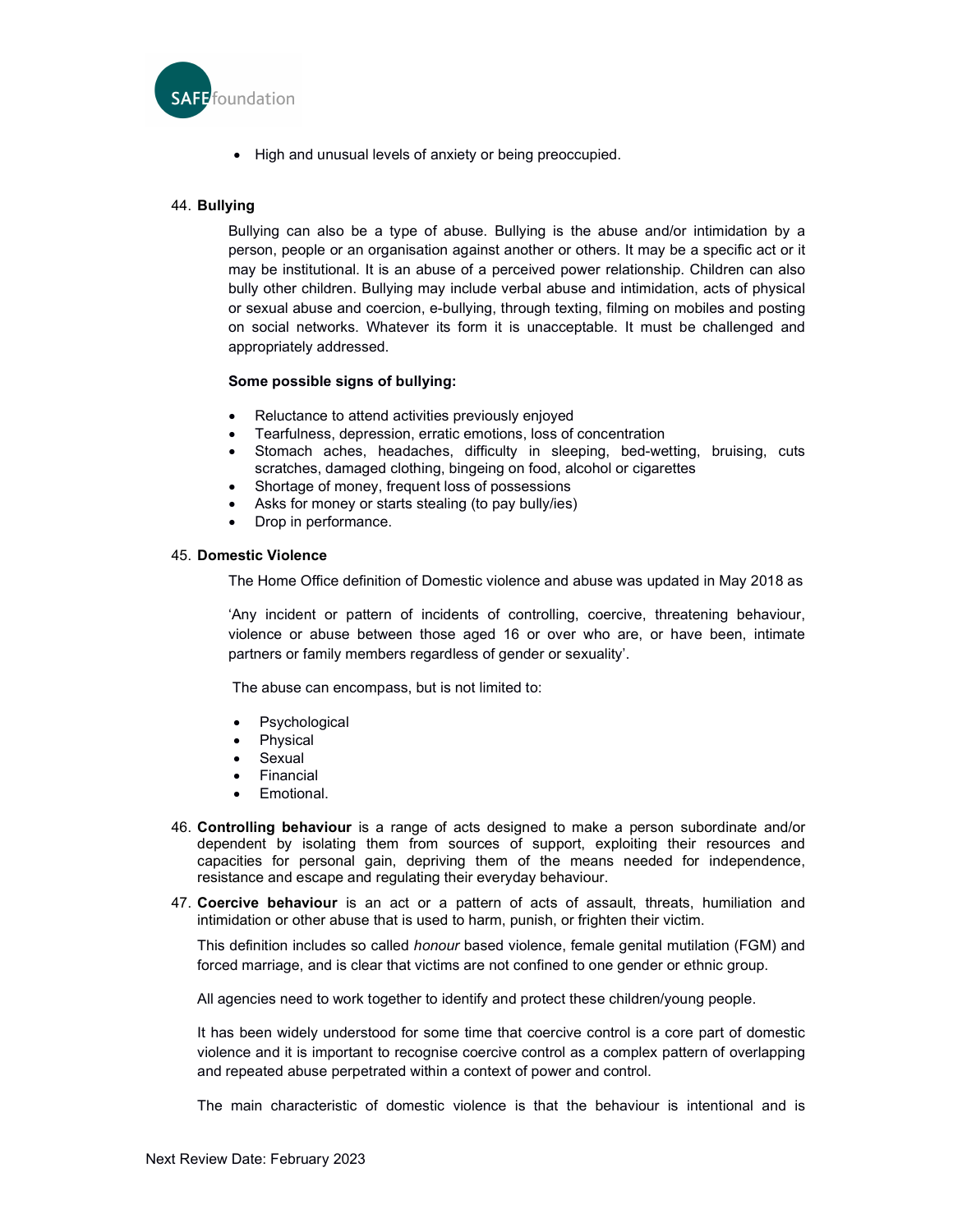

calculated to exercise power and control within a relationship. Seeing or overhearing violence to another person in the home has adverse effects on a child's development and welfare. Unborn children are also at increased risk, domestic violence is a prime cause of miscarriage, still birth, premature birth, foetal psychological damage, foetal physical injury and foetal death.

Children of all ages living with a parent, most often the mother, who is experiencing domestic violence, are vulnerable to significant harm through physical, sexual, emotional abuse and/or neglect.

# Significant harm

- 48. The legal definition of significant harm includes "the harm that children suffer by seeing or hearing the ill-treatment of another, particularly in the home".
- 49. Professionals should apply the Devon Safeguarding Children Board guidance to all situations of domestic violence, for example, where it is perpetrated by women or girls against men and boys, within same sex relationships and from a child. Professionals should be aware of the possibility that adolescents could be experiencing violence within intimate partner relationship.
- 50. If it is known that a child or young person has been abused by the partner of the parent carer or has been seriously affected by living with violence, the worker will discuss the situation with the parent carer and explain that in these circumstances the Devon Multi-Agency Safeguarding Hub (MASH) will have to be informed if she/he returns to the abuser.
- 51. As the safety of the child or young person is involved, the Devon MASH will be notified even if there has been insufficient time or opportunity to explain our policies on confidentiality and safeguarding to the parent/carer or to discuss the implications of her/him returning to the abuser.
- 52. Domestic violence and abuse often starts or increases in frequency or intensity during pregnancy and this can often lead to potential risks of harm for the unborn child. Any suspicions of such abuse must be referred to the MASH in the usual way. The increased risks of domestic violence and abuse during pregnancy must be taken into account at all times in any dealings with pregnant women.
- 53. The mother's use of drugs and/or alcohol can also be a form of abuse to the unborn child and SAFE workers, in consultation with the Designated Safeguarding Lead will need to assess when this may require a referral to the MASH.

# Female Genital Mutilation (FGM)

- 54. The World Health Organisation defines FGM as: "all procedures (not operations) which involve partial or total removal of the external female genitalia or injury to the female genital organs whether for cultural or other non-therapeutic reasons.
- 55. FGM is a criminal offence in the UK. It is also illegal to take a child abroad to undergo FGM. A child for whom FGM is planned is at risk of significant harm through physical and emotional abuse.
- 56. Where a child is thought to be at risk of FGM, practitioners need to act quickly before the child is abused through the FGM procedure in the UK or taken abroad to undergo the procedure.

### Spirit Possession or Witchcraft

57. Spirit possession is when parents, families and the child believe that an evil force has entered a child and is controlling them; the belief includes the child being able to use the evil force to harm others.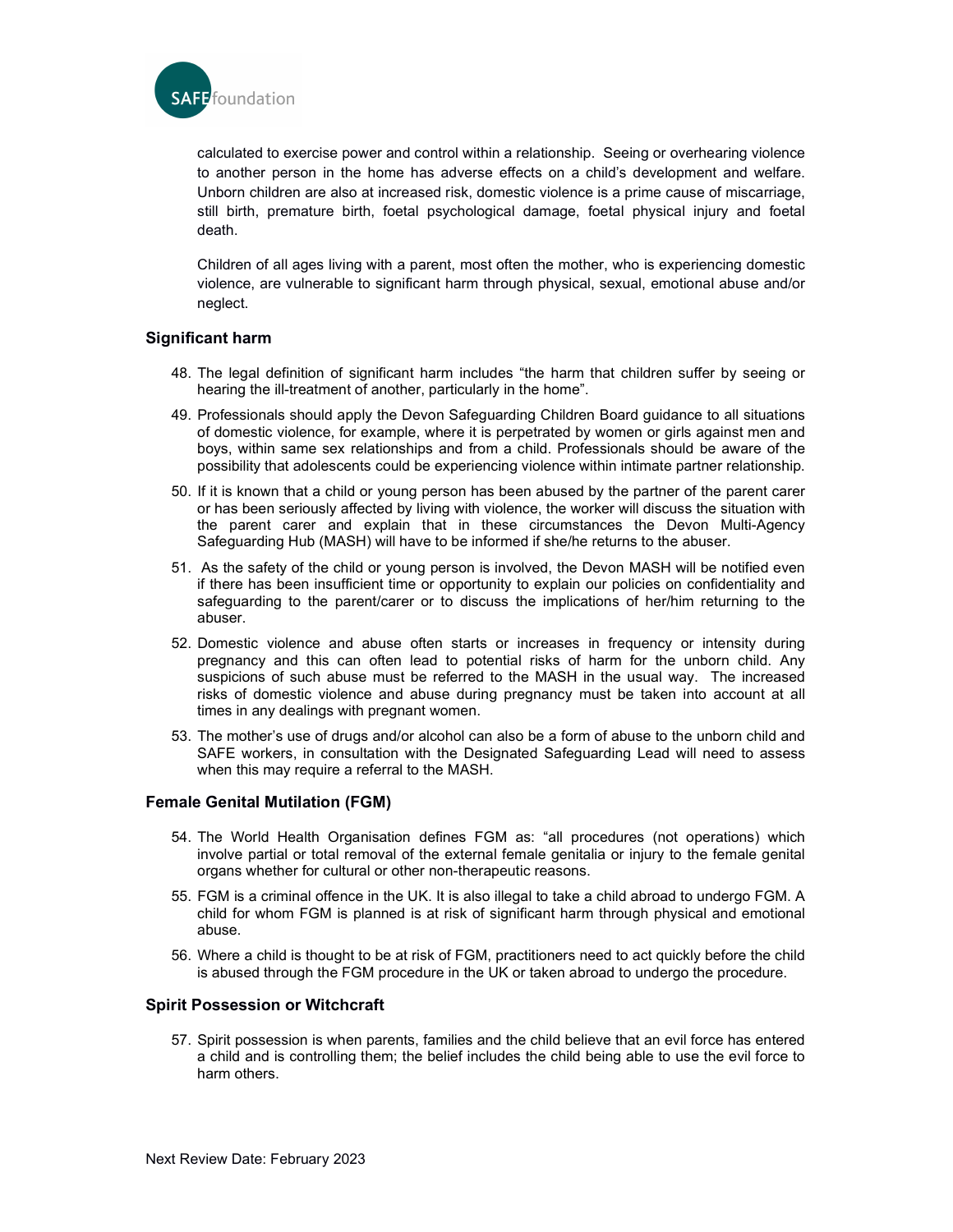

58. A child may suffer emotional, physical and sexual abuse and neglect if they are labelled and treated as being possessed with an evil spirit. Significant harm may occur when an attempt is made to 'exorcise' or 'deliver' the evil spirit from the child. Dismissing the belief may be harmful to the child involved.

# Forced Marriage

- 59. Forced marriage, as distinct from a consensual arranged one, is a marriage conducted without the full consent of both parties and where duress is a factor. Duress cannot be justified on religious or cultural grounds. A child who is being forced into marriage is at risk of significant harm through physical, sexual and emotional abuse.
- 60. Suspicions that a child may be forced into marriage include:
	- A family history of older siblings leaving education early and marrying early
	- Depressive behaviour including self-harming and attempted suicide
	- Being kept at home
	- Being unable to complete their education
	- A child always being accompanied including to school and doctors' appointments
	- A child talking about an upcoming family holiday that they are worried about
	- A child directly disclosing that they are worried they will be forced to marry.
- 61. Where a suspicion or allegation of forced marriage or intended forced marriage is raised, there may be only one opportunity to speak to a potential victim, so an appropriate initial response is vital. Professionals should not minimize the potential risk of harm or attempt to be a mediator. Professionals should see the child immediately, on their own, in a secure and private place and contact the Designated Safeguarding Lead.

## Honour Based Abuse

- 62. The Devon and Cornwall Police definition of so-called honour-based abuse is "the action taken when a family or a community believes that the victim has breached the family's honour or the honour code, or it is believed that the victim may have brought shame or dishonour to the family or community".
- 63. Honour based violence cuts across all cultures and communities. The behaviours which could precipitate abuse include:
	- Inappropriate make-up or dress
	- The existence of a boy/girlfriend<br>• Kissing or intimacy in a public pla
	- Kissing or intimacy in a public place
	- Rejecting a forced marriage
	- Pregnancy outside of marriage
	- Being a victim of rape
	- Interfaith/culture relationships
	- Leaving a spouse or seeking divorce.
- 64. A child who is at risk of honour-based abuse is at significant risk of physical harm (including being murdered) and/or neglect, and may also suffer significant emotional harm through the threat of violence or witnessing violence directed towards a sibling or other family member.
- 65. Murders in the name of 'so-called honour' are often the culmination of a series of events over a period of time and are planned. These include:
	- House arrest and excessive restrictions
	- Denial of access to the telephone, internet, passport and friends
	- Threats to kill
	- Pressure to go abroad.